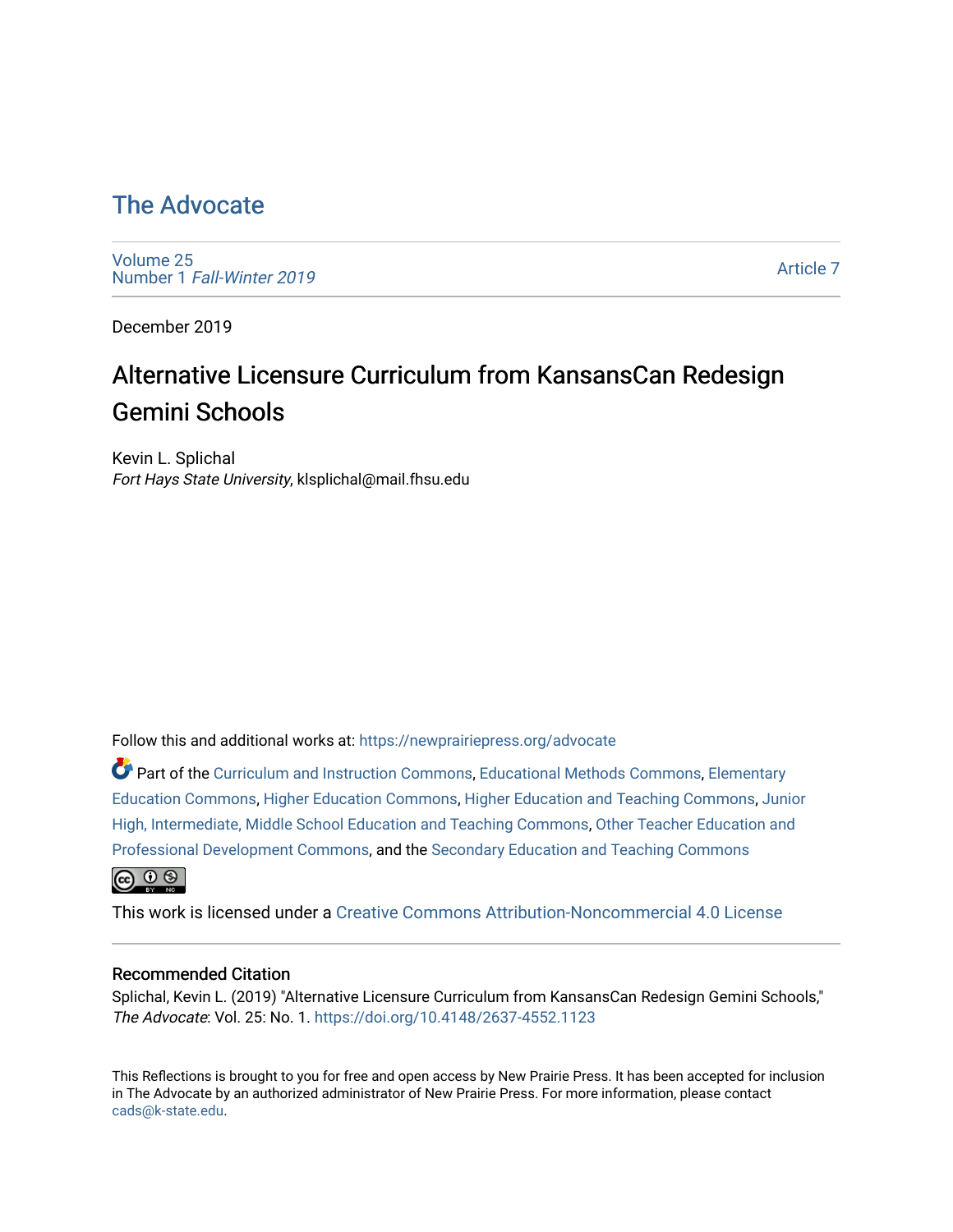### Alternative Licensure Curriculum from KansansCan Redesign Gemini Schools

### **Abstract**

The purpose of this reflection paper is to encourage Educational Preparation Providers (EPPs) to partner with KansansCan Redesign Gemini schools to evaluate EPP curriculum through personal interviews with alternative licensure teachers in KansansCan Redesign schools. Curriculum, implemented by the EPP, should take into consideration the experiences of those for whom it is designed and tailor pedagogical instruction to better match current practices in Gemini redesign schools. Personal interviews with candidates will provide experience-based evidence for analysis and consideration by EPPs.

### Keywords

Alternative Licensure, Providing Institutions, EPPs, Teacher Preparation, KansansCan, Redesign, **Curriculum**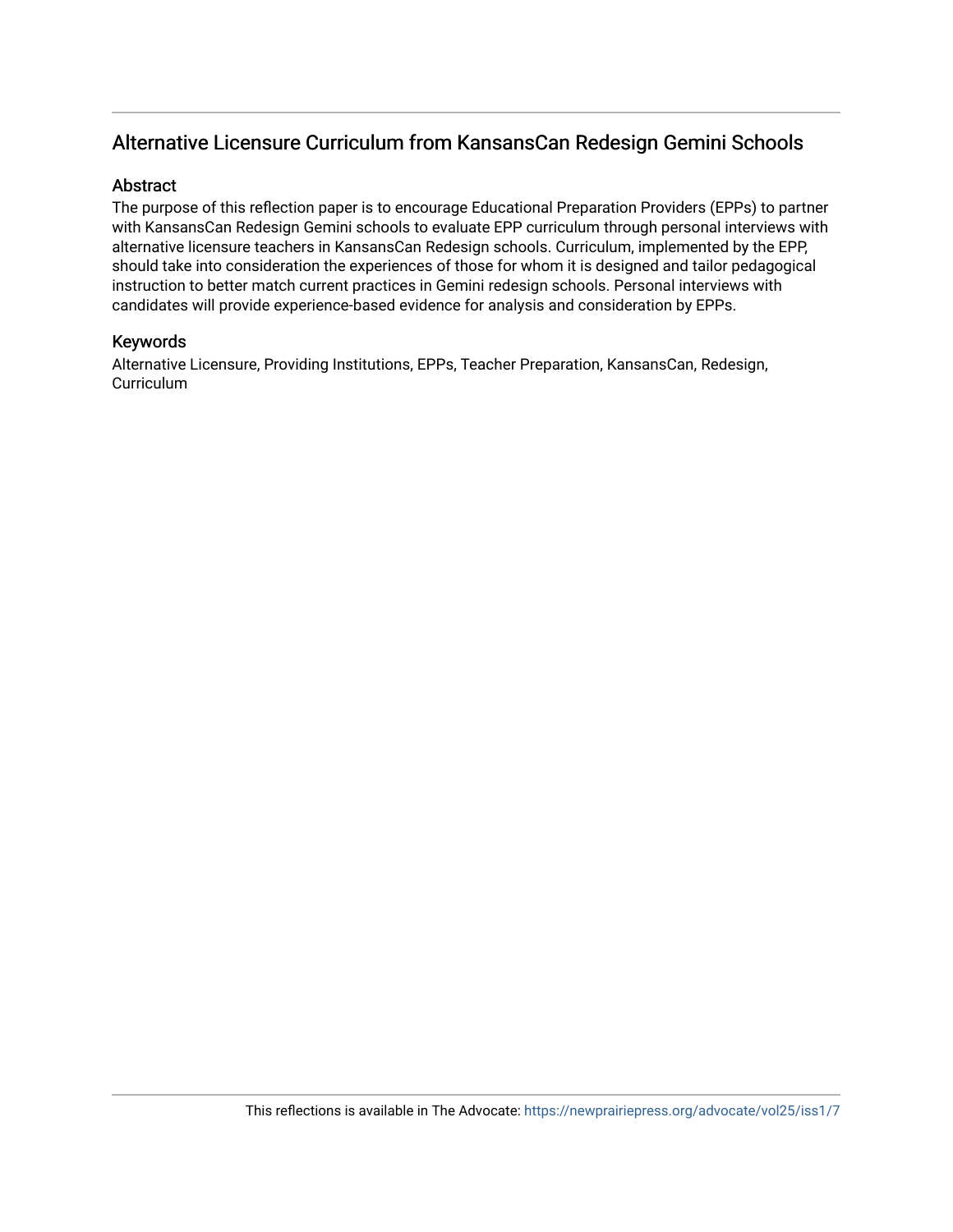# **Alternative Licensure Curriculum from KansansCan Redesign Gemini Schools**

### *Dr. Kevin L. Splichal, Fort Hays State University*

*Dr. Kevin L. Splichal is an Assistant Professor in the Advanced Education Programs Department at Fort Hays State University, Hays, KS.*

### **Introduction**

The purpose of this reflection paper is to encourage Educational Preparation Providers (EPPs) to partner with KansansCan Redesign Gemini schools to evaluate EPP curriculum through personal interviews with alternative licensure teachers in KansansCan Redesign schools. Banks, Jackson, and Harper (2014) stated, "Teacher preparation needs to be grounded in an authentic partnership between P-12 schools and colleges of education, with inquiry into sustained individual and institutional learning framing cooperation, collaboration, and partnership commitment" (p. 10). Curriculum, implemented by the EPPs, should take into consideration the experiences of those for whom it is designed and tailor pedagogical instruction to better match current practices. This will not only impact program completers, but the K-12 students under their care. In an article written by Darling-Hammond (2016), the point is clear that practice should mirror research and policy. Her historical outline of policy, and its influence on teaching and teacher education, clearly articulates trends in educational research and policy and how it has influenced practice. The KansansCan initiative is a perfect example to this point. Its focus, primarily dedicated to relevant real-life experiences and how relationships between teachers and students impact social and emotional education (Reeves & LeMare, 2017), calls for a proper evaluation of current curricular instruction provided by EPPs and how it aligns, or misaligns, to new initiatives expanding throughout Kansas in redesign schools. Zhang and Zeller (2016) stated, "It would make sense for policy makers and education leaders from universities and communities to strengthen existing alternative licensure programs…" (p. 88). This proactive partnership should work to eliminate the divide between university instructional methodology and pedagogical practice as it manifests in P-12 environments (Banks, Jackson, & Harper, 2014, p. 13).

Banks (2015) stated, "Research has identified traditional teacher preparation programs at the forefront of the problem for failing to provide the type of transformative experiences critical to developing a cadre of teachers and administrators confidently and effectively prepared…" (p. 68). The KansansCan Redesign project challenges traditional pedagogical curriculum that providing institutions have utilized for decades. Brad Neuenswander, Kansas Department of Education Deputy Commissioner, stated, "The skills that we are trying to instill in our students are skills that many of us have not had to experience or learn in our own lives and careers" (personal communication, July 24, 2018). Konst and Scheinin (2018) concur, "The teacher is not an information provider but more like a guide ensuring that the group searches information, shares it, and examines it from viewpoints of several professions" (p. 3).

### **Considerations**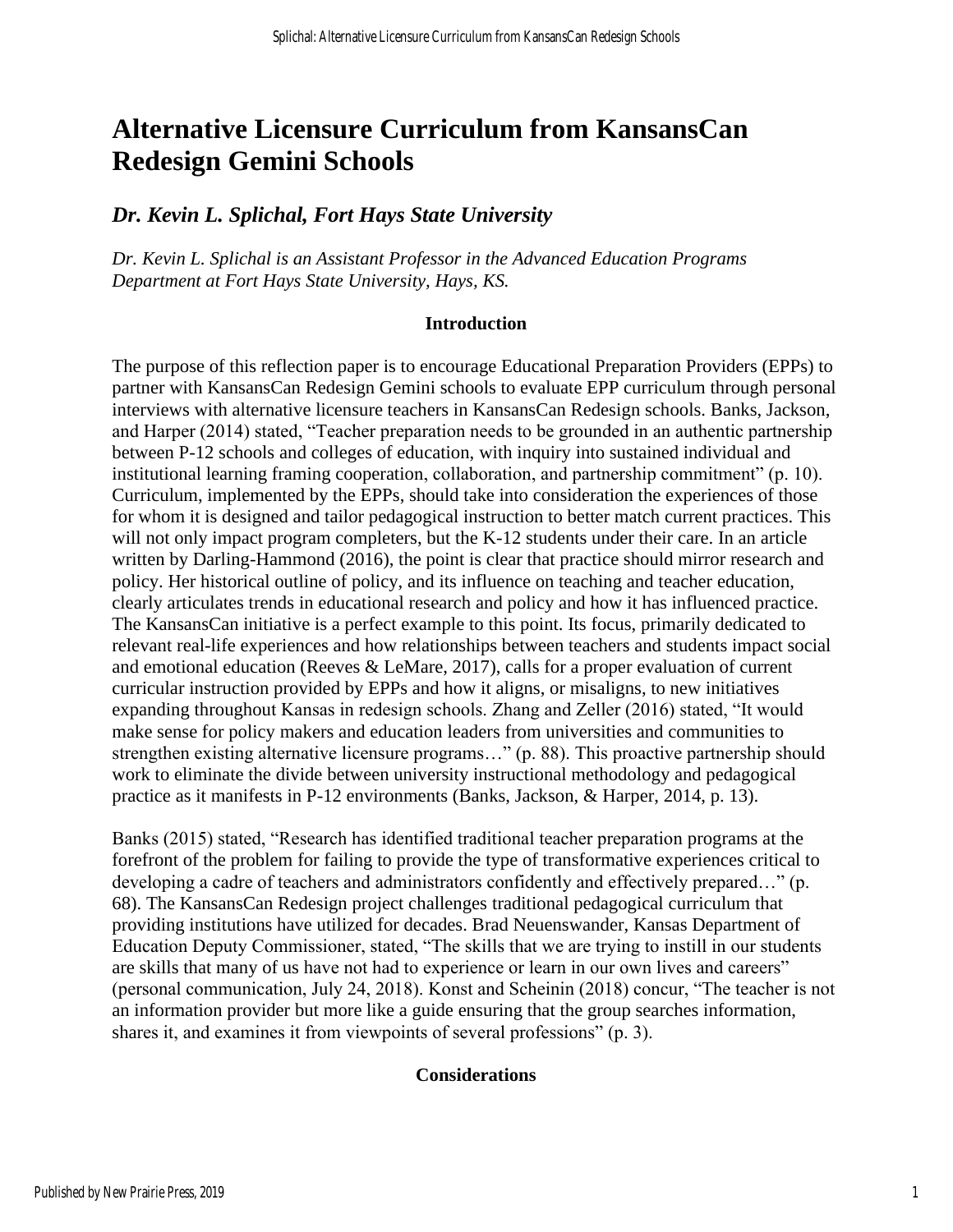How does the KansansCan redesign impact pedagogical practice in K-12 schools? How should EPP curriculum be redesigned to better prepare alternative licensure teachers for teaching in participating schools? What are the gaps? What are the districts' needs? How will EPPs meet the needs of K-12 students impacted by program curriculum? How can the relationship between EPPs and local districts be strengthened as a result?

### **Impact**

Alternative licensure teachers, teaching in Gemini redesign schools, do provide concrete data for curricular design. Qualitative data, collected through conversational interviews with alternative licensure teachers and their administrators in Gemini redesign schools, should be the foundation through which change begins. Conversational interviews allow for a more candid sharing of experiences (Kvale, 1996). It is through the day to day experiences of alternative licensure teachers that a clearer policy of curricular practices should be explored and potentially adopted by higher education institutions providing pedagogical curriculum. Merleau-Ponty (2002) stated that these experiences are unique to the individual and only understood by that individual, therefore, only exists for the person partaking in the experience. Through personal interviews with alternative licensure teachers, the impact of K-12 redesign on alternative licensure teacher preparation can be analyzed.

The evidence of success with curricular redesign is not yet attainable since it has not begun in this specific context. Do EPPs need to redesign curriculum to better prepare alternative licensure teachers for an ever-changing and evolving educational system in Kansas? Yes. Seven districts in the state began the redesign project. Twenty-one additional districts have on-boarded with another twenty joining soon. The impact on alternative licensure teachers will increase and should directly impact alternative licensure teacher preparation curriculum offered by EPPs. Brad Neuenswander continued, "Education is the only industry that waits for the government to tell them what to do. We are trying to break that culture" (personal communication, July 24, 2018). This reflection and analysis should prompt discussion and evaluation of the curricular shortcomings experienced by practicing alternative licensure teachers in K-12 Kansas redesign schools and promote a strengthening of K-12 and EPP partnerships through a more personal and candid sharing of experiences.

### **References**

- Banks, T. (2015). Teacher Education Reform in Urban Educator Preparation Programs. *Journal of Education and Learning*, *4*(1). doi: 10.5539/jel.v4n1p60
- Banks, T., Jackson, D., & Harper, B. (2014). Responding to the Call to Prepare Highly Effective Teacher Candidates in the United States: The Curriculum Redesign Effort in Advancing Teacher Education. *Higher Education Studies*, *4*(2). doi: 10.5539/hes.v4n2p9
- Darling-Hammond, L. (2016). Research on Teaching and Teacher Education and Its Influences on Policy and Practice. *Educational Researcher*, *45*(2), 83–91. doi: 10.3102/0013189x16639597
- Konst, Taru (e. Penttilä), Scheinin, M. (2018). The changing world has implications on the higher education and the teaching profession. *On the Horizon*, *26*(1), 1–8. doi: 10.1108/oth-02-2017-0008